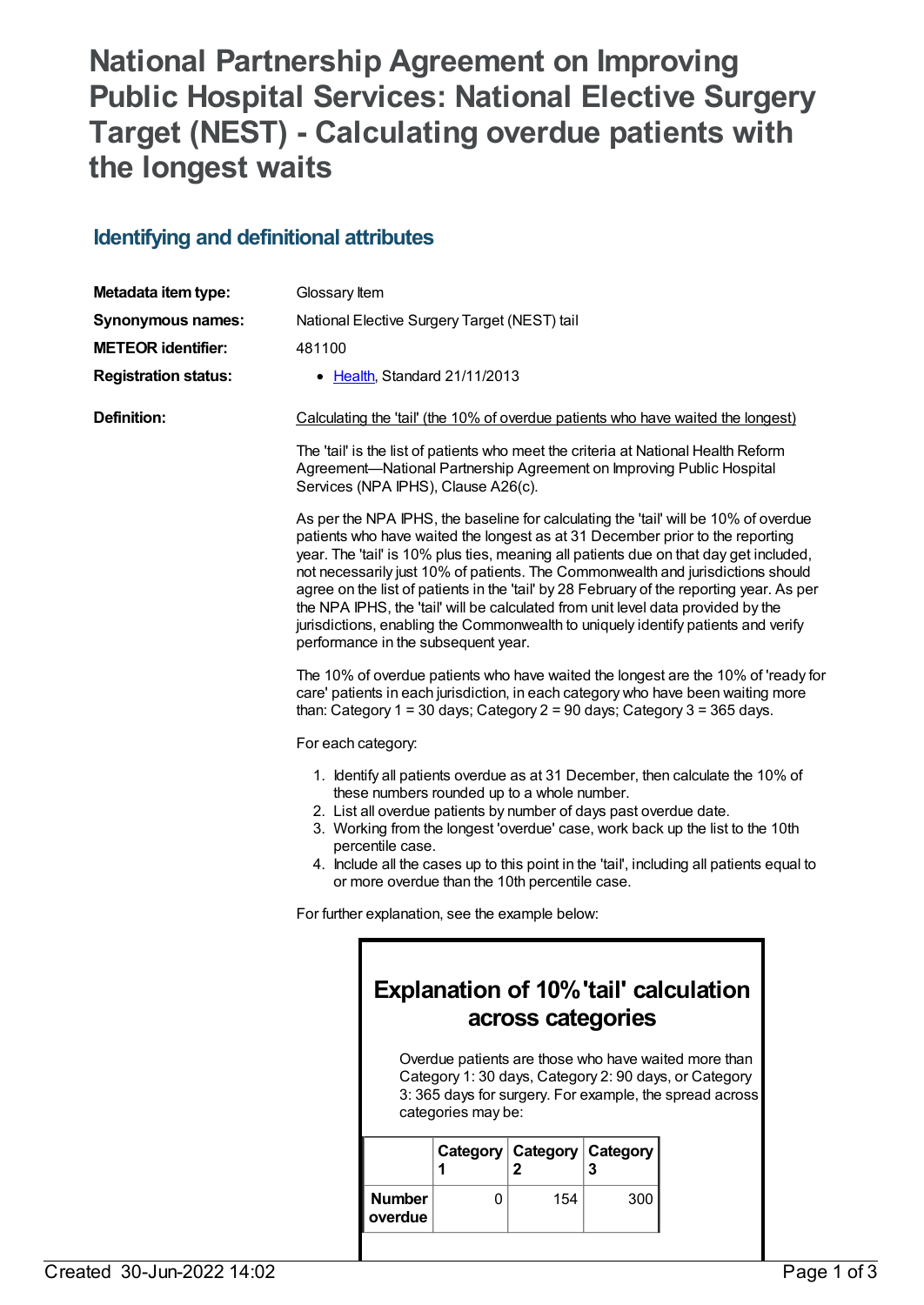| Number    | 0 | 15.4 | 30 |
|-----------|---|------|----|
| <b>of</b> |   |      |    |
| overdue   |   |      |    |
| in        |   |      |    |
| bottom    |   |      |    |
| 10%       |   |      |    |
|           |   |      |    |

How to calculate 'ties':

The 'tail' needs to be calculated separately for each category. Where 10% does not equate to a whole number, the total should always be rounded up.

In the example above, Category 2 includes 15.4 patients, which is rounded to 16. To calculate ties, the jurisdiction must determine how long the 16th patient has been waiting, and then include all other patients who have been waiting the same number of days.

|                         | <b>Days</b><br>overdue | <b>Patient</b><br>number |                                                                                                                                                                                                                                       |  |
|-------------------------|------------------------|--------------------------|---------------------------------------------------------------------------------------------------------------------------------------------------------------------------------------------------------------------------------------|--|
|                         | 159                    | $1^*$                    | Longest<br>overdue<br>patient                                                                                                                                                                                                         |  |
|                         | 158                    | $\overline{2}$           |                                                                                                                                                                                                                                       |  |
|                         |                        |                          |                                                                                                                                                                                                                                       |  |
| 10% of                  | 133                    | 14                       |                                                                                                                                                                                                                                       |  |
| longest<br>-waiting     | 131                    | 15                       |                                                                                                                                                                                                                                       |  |
| overdue<br>patients     | 129                    | 16                       |                                                                                                                                                                                                                                       |  |
| Cut-off                 | 129                    | 17                       | <b>These</b>                                                                                                                                                                                                                          |  |
| for the<br>'tail'       | 129                    | 18                       | three<br>patients                                                                                                                                                                                                                     |  |
| $= 10%$<br>plus<br>ties | 129                    | 19                       | all have<br>the same<br>wait time<br>as<br>patient<br>number<br>16.<br>Therefore<br>they are<br>the 'ties'<br>and they<br>will also<br>be<br>included<br>in the<br>'tail', to<br>receive<br>treatment<br>in the<br>following<br>year. |  |
|                         | 122                    | 20                       |                                                                                                                                                                                                                                       |  |
|                         | 120                    | 21                       |                                                                                                                                                                                                                                       |  |
|                         |                        |                          |                                                                                                                                                                                                                                       |  |